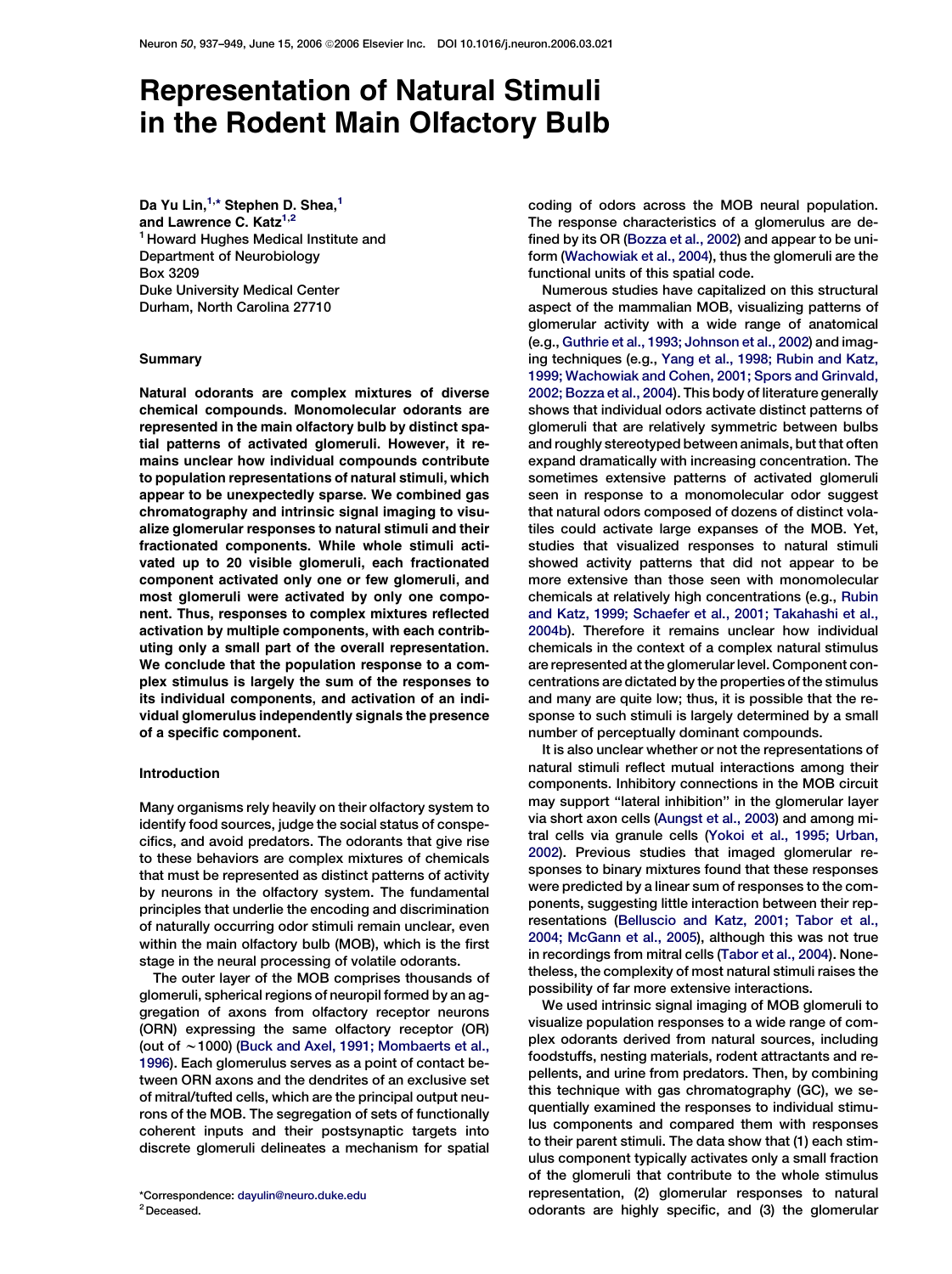| None        |              |              | Weak            | Strong       |
|-------------|--------------|--------------|-----------------|--------------|
| mouse urine | wheat bread  | honey        | hay             | cloves       |
| mouse feces | peanuts      | beer         | wine            | fox urine    |
| rat urine   | millet seeds | tomato       | cake            | tea          |
| chocolate   | sesame seeds | coconut      | bobcat urine    | coffee       |
| mint        | groats       | ginger       | peanut butter   | burnt hay    |
| anise       | yogurt       | mango        | sesame oil      | liquid smoke |
| vanilla     | butter       | basil        | onion           | cumin        |
| hot pepper  | buttermilk   | rosemary     | garlic          | cardamom     |
| apple       | cheese       | black pepper | banana          | nutmeg       |
| orange      | jam          | cinnamon     | roasted almonds |              |
| strawberry  | corn chips   | mushroom     | vinegar         |              |
| grape       | blue cheese  | oregano      | rice wine       |              |
|             |              | rose         | soy sauce       |              |
|             |              |              | tobacco         |              |

Thirty-seven natural stimuli were tested that evoked no glomerular activation on the dorsal surface of the MOB. Weak stimuli activated one to five dorsal glomeruli. Strong stimuli activated more than five glomeruli strongly.

representations of complex natural stimuli are well predicted by the sum of the responses to their molecular constituents.

## Results

## Spatially Unique Responses to Natural Stimuli

Intrinsic signal imaging has been widely used to observe the responses of individual glomeruli on the dorsal surface of the MOB [\(Rubin and Katz, 1999; Uchida et al.,](#page-11-0) [2000; Belluscio and Katz, 2001; Meister and Bonhoeffer,](#page-11-0) [2001\)](#page-11-0) (see [Experimental Procedures\)](#page-9-0). About 200 glomeruli could be visualized in one bulb by thinning the bone covering its dorsal surface.

Among the 60 diverse natural stimuli we tested, 14 evoked weak activity (1 to 5 glomeruli) and 9 evoked strong activity (>5 glomeruli); the singly activated glomeruli were in characteristic locations and the multiple glomeruli formed unique patterns (Table 1). Seasonings such as cardamom, clove, cumin, nutmeg, and garlic activated multiple glomeruli as reported previously ([Taka](#page-11-0)[hashi et al., 2004b\)](#page-11-0) ([Figures 1B](#page-2-0)–1D). Fermented products such as vinegar and soy sauce activated several partially overlapping anterior glomeruli. Coffee evoked responses in more than ten glomeruli arranged in one anterior and one posterior cluster ([Figure 1E](#page-2-0)). Although hay generated no response, burnt hay elicited widespread glomerular activity throughout the dorsal surface [\(Figure 1](#page-2-0)F). Roasted almonds, peanut butter, and sesame oil activated three to four similar glomeruli located in the anterior portion of the bulb [\(Figures 1G](#page-2-0) and 1H). No glomeruli visible on the dorsal surface were activated by mouse urine, a finding that is consistent with electrophysiology, imaging, and c-fos results in previous studies ([Schaefer et al., 2001; Lin et al., 2005\)](#page-11-0) [\(Figure 1K](#page-2-0)). Urine from two common mouse predators, bobcat and red fox, strongly activated several glomeruli each ([Fig](#page-2-0)[ures 1I](#page-2-0) and 1J). A number of fruits (with the exception of banana), herbs, grains, and diary products failed to consistently elicit responses.

Activated glomeruli varied in size (from 50-200  $\mu$ m in diameter), which likely reflects differences in both anatomy and response intensity ([Royet et al., 1988](#page-11-0)). Different natural stimuli belonging to the same category (e.g., fruits, spices, etc.) often appeared to activate comparable numbers of glomeruli on the dorsal surface; this could be due to similar chemical compositions resulting from common metabolic pathways or processing procedures. For instance, according to our mass spectrum (MS) analysis, fruits generally contain many esters, while long carbon chain alkanes and alkenes are commonly found in grains. [Figure 1](#page-2-0)M shows the overlaid response patterns from all nine effective stimuli [\(Figures 1](#page-2-0)B–1J). Fifty distinct glomeruli were activated across all stimuli. Among those glomeruli, 74% (37/50) responded to only one stimulus, 18% (9/50) were activated two to four times, and the remaining 8% (4/50) were activated by most stimuli ([Figure 1N](#page-2-0)). The latter activations were due to specific responses to two mixture components that were nearly ubiquitous in our stimulus set (see below).

Glomerular activations showed variable time courses [\(Figure S1](#page-11-0) in the [Supplemental Data](#page-11-0)). While most glomeruli were activated within 1 s of odor onset as previously reported ([Meister and Bonhoeffer, 2001](#page-11-0)), some responses reached their maximum intensity at different rates. Similar phenomena have been reported in imaging studies using calcium indicators and voltage-sensitive dyes ([Wachowiak and Cohen, 2001; Spors and Grinvald,](#page-12-0) [2002\)](#page-12-0). Among the 50 glomeruli shown in [Figure 1N](#page-2-0), 27 reached their peak intensity before odor offset (odor was delivered for 5 s) and 17 reached their maximum response within 10 s of odor offset. Notably, the remaining six glomeruli continued to increase their response strength for more than 10 s following odor offset. Most (5/6) of those slow-response glomeruli were located in the posterior portion of the MOB. These observed differences in time course were not related to response inten-sity ([Figure S1](#page-11-0)D,  $r^2$  = 0.006, p = 0.59), but instead may reflect the chemical properties of ligands. In subsequent experiments with gas chromatography, we noticed that posterior glomeruli were often activated by compounds with long retention times, indicative of a high molecular weight.

# Responses to Individual Components in Natural Stimuli

Natural stimuli evoked responses that were complex and distinct but also remarkably sparse, activating at most 20% of the visible dorsal surface glomeruli despite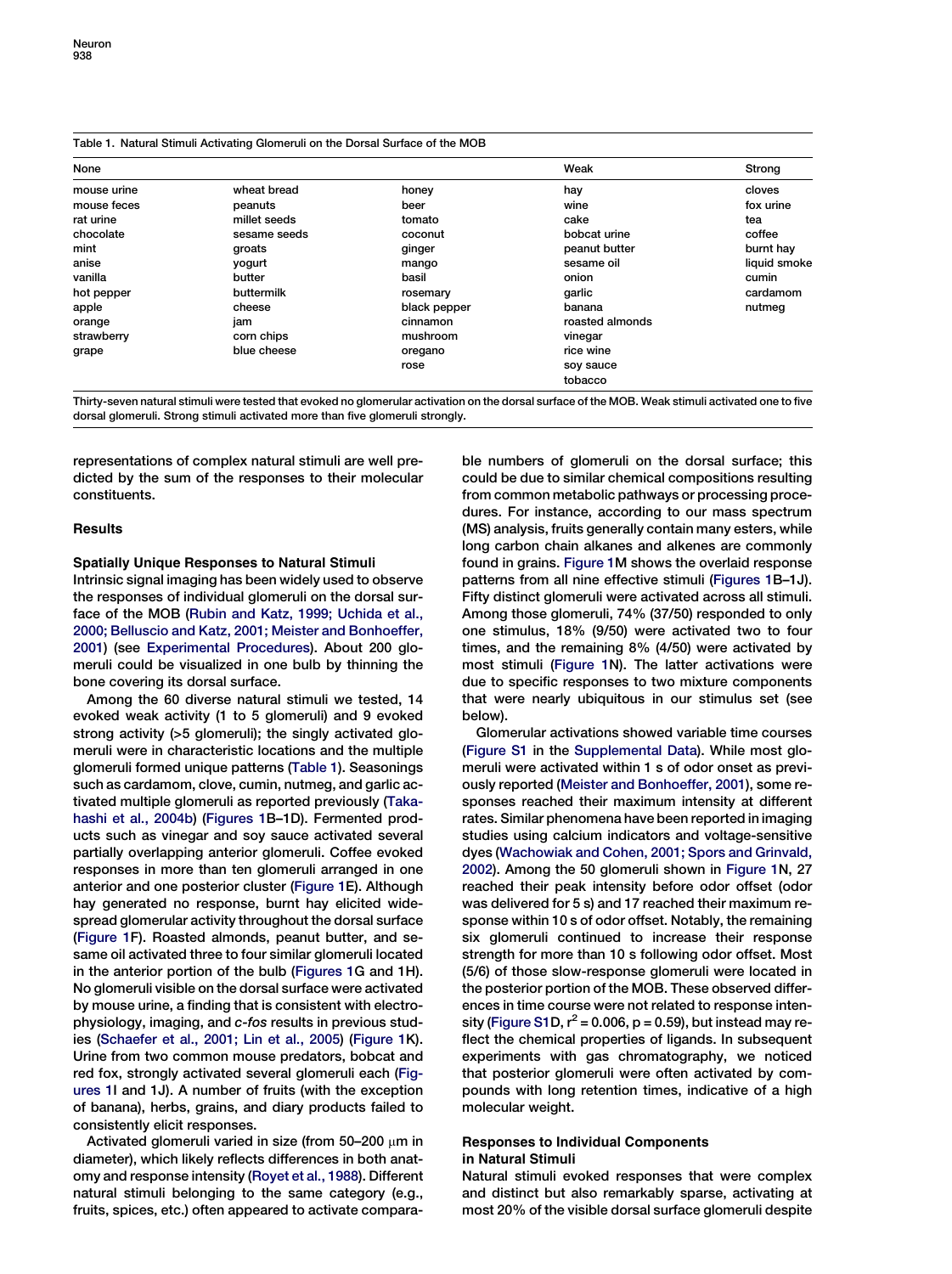<span id="page-2-0"></span>

Figure 1. Population Representations of Natural Odorants

(A) Blood vessel pattern overlying the imaged region visualized through thinned bone. Scale bar, 200  $\mu$ m. L, lateral; A, anterior.

(B–L) Intrinsic signal image response evoked by clove (B), cardamom (C), cumin (D), coffee (E), burnt hay (F), peanut butter (G), roasted almonds (H), bobcat urine (I), fox urine (J), mouse urine (K), and mint (L).

(M) Composite map of all responses in (B)–(J) showing 50 activated glomeruli.

(N) Glomeruli activated by multiple stimuli. Blue glomeruli were activated by two different stimuli; green glomeruli were activated by three stimuli; red glomeruli were activated by four stimuli; white glomeruli were activated by more than four stimuli; all other glomeruli were uniquely activated by a single stimulus.

containing dozens of volatile chemicals. In order to understand how each chemical contributes to these responses, we combined GC and intrinsic signal imaging (GC-I) to visualize MOB activation in response to sequentially delivered, fractionated odorant components [\(Figure S2\)](#page-11-0). It is possible that one or a few dominant volatile components present in the stimulus each activates many glomeruli, or that many distinct volatiles each activates one or a few glomeruli.

Three highly effective natural stimuli (cumin, coffee, and clove) were chosen for detailed analysis. The response pattern for each natural stimulus was grossly similar between individual animals as observed before [\(Belluscio and Katz, 2001](#page-11-0)) [\(Figure S3](#page-11-0)). During GC presentation of the sequentially-eluted volatiles of each stimulus, a characteristic series of glomeruli were activated at distinct time points. Activations were observed throughout the GC runs for all three stimuli. A typical response lasted from 6 to 60 s, during which one or a few glomeruli abruptly appeared and then disappeared gradually ([Figures 2B](#page-3-0) and 2C) [\(Movie S1\)](#page-11-0). The most intense responses (Z score  $\leq -3$ , see [Experimental Procedures](#page-9-0)) were very consistent between trials, while weaker responses were less repeatable. Signals from at least three identical GC trials in the same animal were averaged to produce one usable dataset. In total, seven data sets were collected from four animals for coffee, nine datasets from seven animals for cumin, and 11 datasets from seven animals for clove. Consistent with mitral cell responses during GC elution of urine, the size of flame ionization detector (FID) peaks and the magnitude of glomerular responses were unrelated [\(Lin et al., 2005\)](#page-11-0). It is well known from GC-olfactometry (GC-O) experiments with human subjects that the perceived potency of an odorant is independent of peak size, owing to differences in psychophysical thresholds ([van Ruth, 2001](#page-11-0)).

Glomerular responses to the separated components of natural stimuli were highly specific. More than 100 chemicals were presented during each GC run as determined by mass spectrum detector (MSD) and FID. Nonetheless, only a small fraction of all visible glomeruli were activated, and 72% (398/556) of the activated glomeruli responded at a single time point. Among the remaining activated glomeruli, 23% (129/556) were activated twice and 5% (29/556) responded at three or four different times ([Figures 3A](#page-4-0) and 3B).

We were also able to assess the sparseness of population representations by quantifying the extent of responses to components eluted at any given time point. In our GC-I data sets, 464 glomerular responses were observed; glomeruli activated within a time window of 2 s are considered to be part of the same response. In 66% (304/464) of glomerular responses, each corresponding to a small fraction of the mixture, only one dorsally visible glomerulus was activated. Twenty percent (93/464) of responses involved two glomeruli, 7% (34/ 464) involved three glomeruli, and the remaining 7% (33/464) included four to eight glomeruli ([Figures 3C](#page-4-0) and 3D). Responses engaging multiple glomeruli may be overestimated due to coelution of multiple components; time constraints necessitated the use of relatively short GC programs (20 min) which somewhat decreased the temporal resolution of the GC.

The spatial locations of activated glomeruli were unaffected by changing the order in which the stimulus components were delivered. BP-5 GC columns separate chemicals according to their molecular masses and boiling points while BP-20 columns separate based on polarity. Therefore, stimulus components will elute in a different order from each type of column. In five experiments (two from coffee, three from cumin), data sets collected using BP-5 and BP-20 columns were directly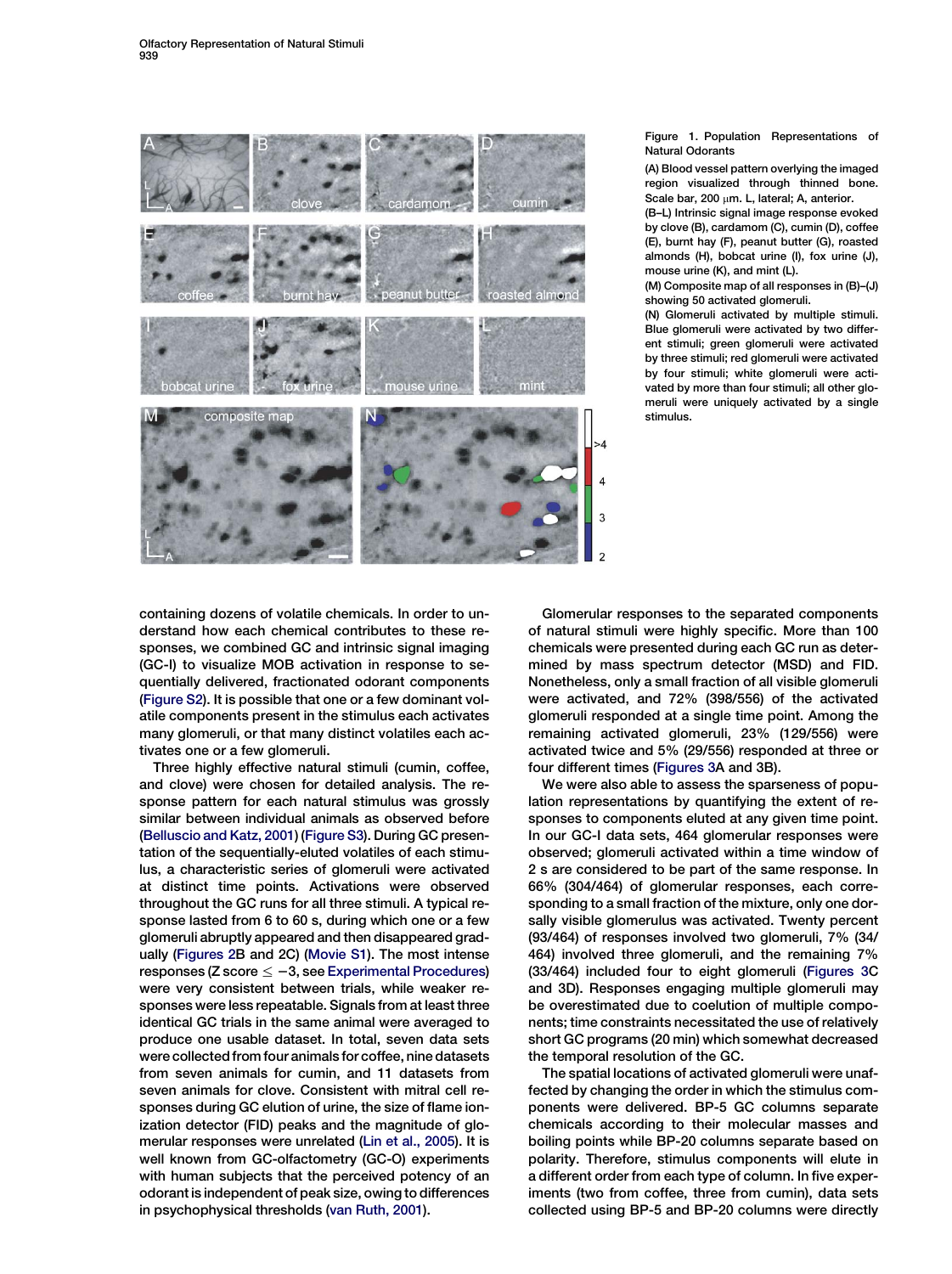<span id="page-3-0"></span>

Figure 2. Sequential Glomerular Activation during GC Separation of Natural Stimulus Components

(A) Response to whole coffee. Scale bar =  $200 \mu m$ . M, medial; A, anterior.

(B) A series of images (lower panel) showing responses (averaged over several frames) at different time points during the elution of coffee volatiles from the GC (FID signal, upper panel). The red bars denote the periods contributing to each image. Upper panel scale bar = 100 mV / 25 s; lower panel scale bar =  $200 \mu m$ . M, medial: A, anterior.

(C) A set of frames (1 frame/s) showing one glomerular response in greater temporal detail.

compared. In total, 111 and 104 glomeruli were activated during GC runs using BP-5 and BP-20 columns, respectively, and 92 glomeruli were activated during both. Strongly activated glomeruli were more reliably activated by both columns. Considering only highly active glomeruli (Z score  $\leq -3$ ), 39/43 glomeruli activated during BP-5 GC runs were present in BP-20 GC runs. All 46 strongly activated glomeruli during BP-20 GC runs were also active when using a BP-5 column. Use of these two columns influences elution order, not chemical composition, so discordant glomeruli over the course of our experiments may reflect biological response variation.

Since the goal of this study is to compare responses to individual components and to natural stimuli and elucidate their underlying relationship, we sought methods for concentrating stimulus volatiles while retaining their natural ratios as faithfully as possible. Two independent methods, solid phase microextraction (SPME) fiber adsorption and cryotrap, were used to minimize methodology-related biases in volatile collection. With short periods of exposure, SPME fibers concentrate chemicals from the odor headspace (but minimally from the liquid or solid phases) through adsorption ([Roberts et al.,](#page-11-0) [2000\)](#page-11-0). Because cryotrap relies only on condensation from the vapor phase, this technique concentrates the odor headspace with the least bias. Similar GC profiles were obtained using these two methods (cross correlation =  $0.75 \pm 0.05$  compared with  $0.92 \pm 0.06$  for GC profiles obtained using the same concentrating methods, n = 3) ([Figure S4\)](#page-11-0). While SPME fibers slightly favor volatiles with higher molecular weight (MW > 120), cryotrap retains compounds with very low molecular mass (MW < 60) more efficiently.

The activation patterns were fairly consistent between the two concentrating approaches, suggesting that biases related to methodology were minimized. In four experiments (one coffee, one clove, and two cumin), we compared the GC-I results obtained with SPME and cryotrap. One hundred twenty-seven glomeruli were activated using cryotrap and 119 glomeruli were activated using a SPME fiber; 89 of these glomeruli were activated under both conditions. As before, strongly activated glomeruli showed much better agreement between methods. With cryotrap, 32/35 glomeruli with Z score  $\leq$  $-3$  were also found for the same stimulus using the SPME approach. For SPME fibers, 25/26 strongly activated glomeruli were also active during cryotrap GC runs.

## Sensitive and Specific Glomerular Responses

The activation of individual glomeruli by only one or a few components out of more than 100 suggests that glomerular activities are quite narrowly tuned at this concentration range, at least within dorsally visible regions. The accuracy of this conjecture is difficult to evaluate as long as the identity of most ligands in the stimuli are unknown. MSD uses molecular fragmentation patterns (mass spectra) to deduce the structure of unknown compounds. Combining GC-I with an MSD allowed us to identify specific ligands in our stimuli that are responsible for activating dorsally visible glomeruli. Due to the frequent ambiguity of mass spectra and the limited commercial availability of ligands, we could only definitively identify a fraction of the components. When we did identify a ligand, GC peaks were first selected on the basis of timing; we focused on peaks that eluted <10 s prior to the onset of a glomerular response. Then, candidate chemicals were identified based on their fragmentation patterns. Finally, we confirmed the chemical structure of a ligand by verifying an identical glomerular response to the pure compound. For example, coffee activated a distinct pattern of glomeruli. One glomerulus was activated at 304 s in the GC run, and the mass spectrum of the immediately preceding peak suggested that the compound was 2-methyl 2-butenal (2MBE). Presentation of diluted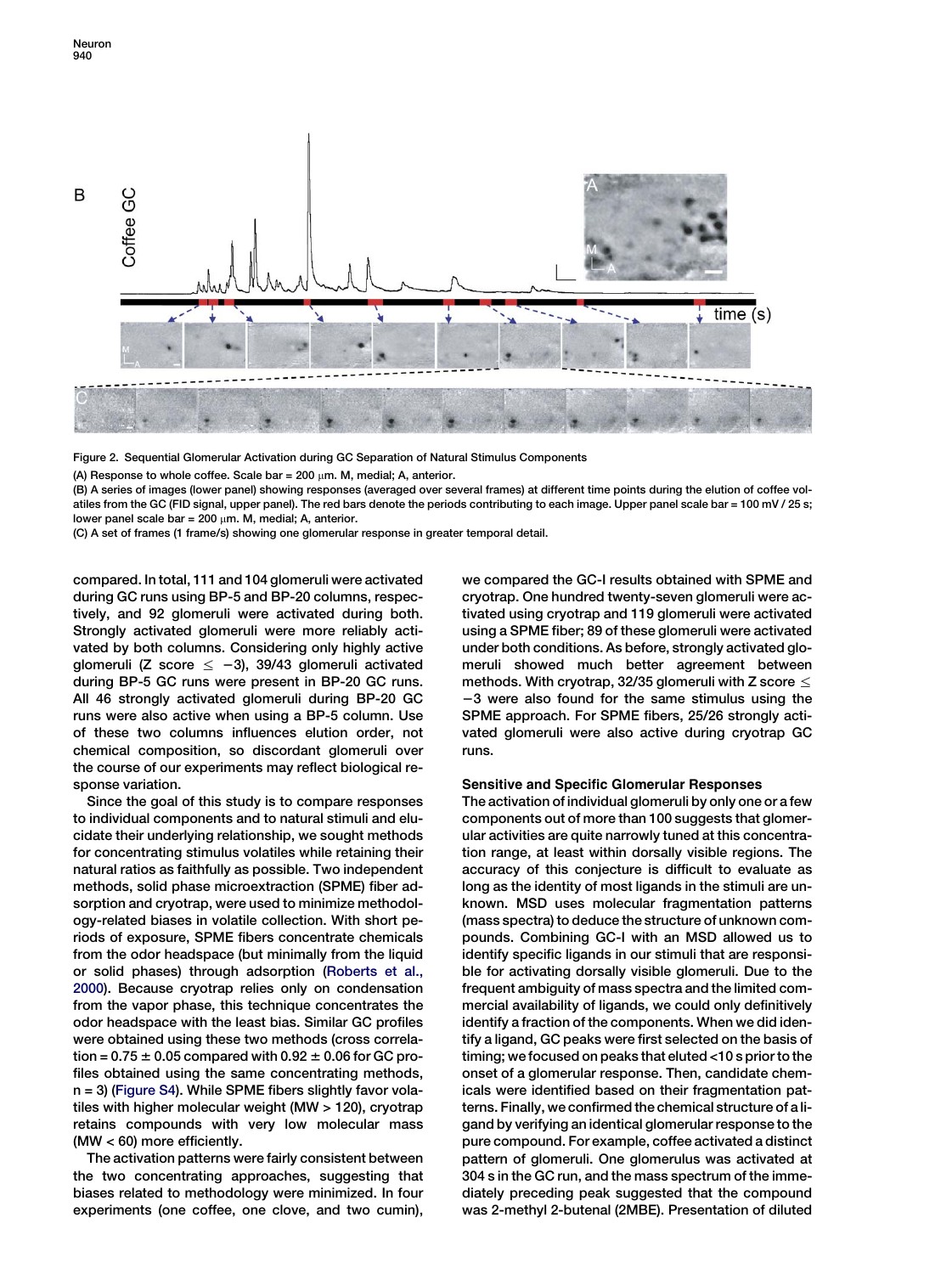<span id="page-4-0"></span>

Figure 3. Sparse Representations of Individual Components and Specific Glomerular Responses

(A) Histograms showing the distributions of number of activations per glomerulus during GC runs using coffee (49 and 152 glomeruli from one cryo and four SPME experiments, respectively), cumin (125 and 84 glomeruli from five cryo and four SPME experiments, respectively), and clove (71 and 75 glomeruli from four cryo and five SPME experiments, respectively). Black bars indicate data collected using the cryotrap-GC method; gray bars show data obtained using the SPME-GC method.

(B) Histogram of the data in (A) collapsed over all GC conditions and stimuli.

(C) Histograms showing the distributions of number of glomeruli per activation during GC runs using coffee, cumin, and clove. Color conventions as in (A).

(D) Histogram of the data in (C) collapsed over all GC conditions and stimuli.

pure 2MBE with an olfactometer exclusively activated the identified glomerulus. Similar mass spectrum analysis identified eugenol (EG) in clove, 3-p-Menthen-7-al (3MT) in cumin, and 3-methyl butanal (3MB) and 2-methyl butanal (2MB) in all three stimuli. With the exception of 3MT, their identities were also confirmed by presenting commercially available pure compounds.

EG is present at high levels (>1000 ppm) in clove and has been reported to activate glomeruli on the dorsal surface in previous studies ([Takahashi et al., 2004b](#page-11-0)). 3MT is a key contributor to cumin's characteristic smell. It was identified as a candidate ligand based on its mass spectra and retention times on both BP-5 and BP-20 columns. Several structurally and perceptually similar chemicals (Cuminaldehyde, 1,3-p-Menthadien-7-al, and 4-p-Menthadien-7-al) are also present in cumin at comparable or higher concentrations ([Tassan and Russell,](#page-11-0) [1975](#page-11-0)), but only 3MT elicits responses (Z score  $\leq -2$ ) from the identified glomerulus. These observations

suggest that the selectivity of glomerular responses was not necessarily due to a lack of structurally related chemicals in a stimulus and may truly reflect narrow tuning properties. Indeed, 2MB, 3MB, and 2MBE are themselves structurally similar, yet they activated distinct glomeruli [\(Figure 4](#page-5-0)D). We determined response thresholds and dosage response curves for 2MB, 3MB, and 2MBE (Z score  $\leq -2$ ). 3MB activated glomeruli at <100 ppb at the nose, while response thresholds for 2MB and 2MBE were <10 ppb at the nose [\(Figures S5A](#page-6-0)–S5C).

Some glomeruli were activated by multiple natural stimuli [\(Figure 1N](#page-2-0)). As shown in [Figures 5](#page-6-0)A and 5B, two glomeruli (red arrow and blue arrow) were excited by both clove and coffee. However, GC data indicate that for both stimuli, the glomerulus marked by the red arrow was activated by 2MB, which eluted at identical retention times (230–236 s) in clove and coffee GC runs ([Figures 5C](#page-6-0) and 5D). The glomerulus marked by the blue arrow was activated by two structurally similar compounds (ethyl tiglate and 2MBE) [\(Figures 5](#page-6-0)C and 5D). Although not all ligands activating a glomerulus can be identified, these results suggest that a common glomerular response to different natural stimuli might simply reflect the shared presence of identical or structurally similar ligands rather than coarse tuning of the glomerulus.

To further evaluate the specificity of glomerular responses, we tested 29 chemicals with structures similar to 2MB, 3MB, and 2MBE at concentrations of  $10^{-5}$  (v/v) [\(Figure 4\)](#page-5-0). Each of the 29 chemicals can be obtained by modifying a single functional group on one of those three known ligands. Four chemicals (butanal, 2-methyl pentanal, 2-methyl propanal, and 2-Methyl-butyric acid methyl ester) activated the glomerulus (activation is defined as Z score  $<-2$ ) that showed the strongest response to 2MB (red circle in [Figure 4A](#page-5-0)). Butanal was the only compound that activated the 3MB responsive glomerulus (blue circle in [Figure 4B](#page-5-0)). 2-methyl pentenal, methyl tiglate, and ethyl tiglate evoked responses from the glomerulus activated by 2MBE (green circle in [Figure 4C](#page-5-0)). In many cases, subtle changes in chemical structures altered the glomerular responses significantly. For example, while methyl tiglate strongly activated the glomerulus, its cis isomer, methyl angelate, failed to generate a response. In another example, 2 methyl pentenal activated the 2MBE responsive glomerulus, while 2-methyl propenal did not, instead activating an immediately adjacent glomerulus ([Figure 4C](#page-5-0)). The results indicate that these glomerular responses are highly specific, usually requiring the presence of several molecular features and the absence of others.

# The Response to a Complex Stimulus Closely Matches the Cumulative Response to Its Individual Components

In order to understand the relationship of the response to a mixture with the response to its parts, we compared the activation patterns seen for each stimulus to the cumulative response to its fractionated volatiles. One possibility is that extensive interactions among the responsive glomeruli prevent the prediction of the response to a stimulus from the responses to its components. On the contrary, however, we found that the response to a natural stimulus closely matches a linear summation of the responses to its monomolecular elements.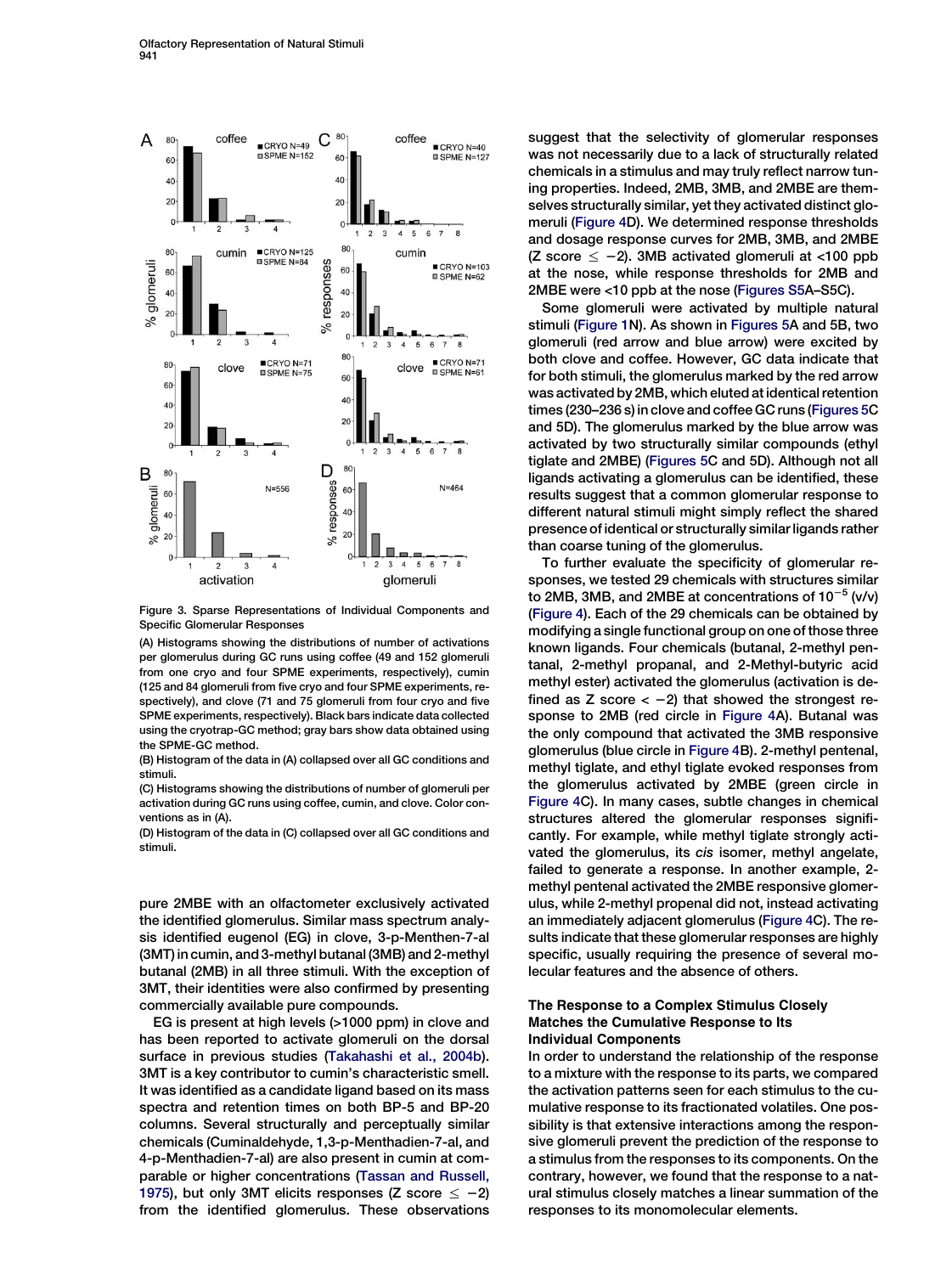<span id="page-5-0"></span>

Figure 4. Glomerular Receptive Fields

(A) Intrinsic signal response to 2MB and 12 structurally similar compounds. The glomerulus primarily responding to 2MB is circled in red.

(B) Response to 3MB and eight structurally similar compounds. The 3MB-sensitive glomerulus is circled in blue.

(C) Response to 2MBE and ten structurally similar compounds. The 2MBE-sensitive glomerulus is circled in green.

(D) A composite map showing all responses elicited by the chemicals in (A) through (C), with colored circles designating the 2MB, 3MB, and 2MBE glomeruli. Arrows indicate ligands that activate each glomerulus (Z score  $\leq -2$ ). Both scale bars in (A) and (D) indicate 200 um.

Indeed, in one exceptional experiment using clove as a stimulus, glomerular activation was seen at three time points in the GC run [\(Figures 6A](#page-6-0) and 6B), and all three compounds associated with these activations were identified [\(Figure 6](#page-6-0)A). We then replicated the response to whole clove using a mixture containing those three compounds at concentrations estimated from GC data [\(Figures 6](#page-6-0)D and 6E). Comparison of the mixture and component responses to the clove response showed excellent overlap [\(Figures 6F](#page-6-0) and 6G). Our finding that the activation pattern of a natural mixture containing hundreds of chemicals can be effectively reconstituted (at least within the imageable area) using a simple mixture suggests that responses to individual components might be largely independent and additive at the glomerular level.

In most cases, the glomerular responses during GC runs are far more complex. On average,  $36 \pm 10$  responses were observed during a coffee GC run. With such a large number of responses, it was impossible to identify the structures of all ligands. We therefore developed a quantitative method to compare the degree of similarity (matching quality) between response maps for the same stimulus acquired under intact and GC-fractionated conditions [\(Figure 7\)](#page-7-0). Briefly, an automated detection algorithm was used to identify active pixel clusters (corresponding to glomeruli) during GC runs. The position and intensity of these glomeruli were compared to those of the glomeruli identified in the intact map and were used to calculate a matching quality score (see [Ex](#page-9-0)[perimental Procedures](#page-9-0)). On average, the matching quality between the two conditions for the same animal was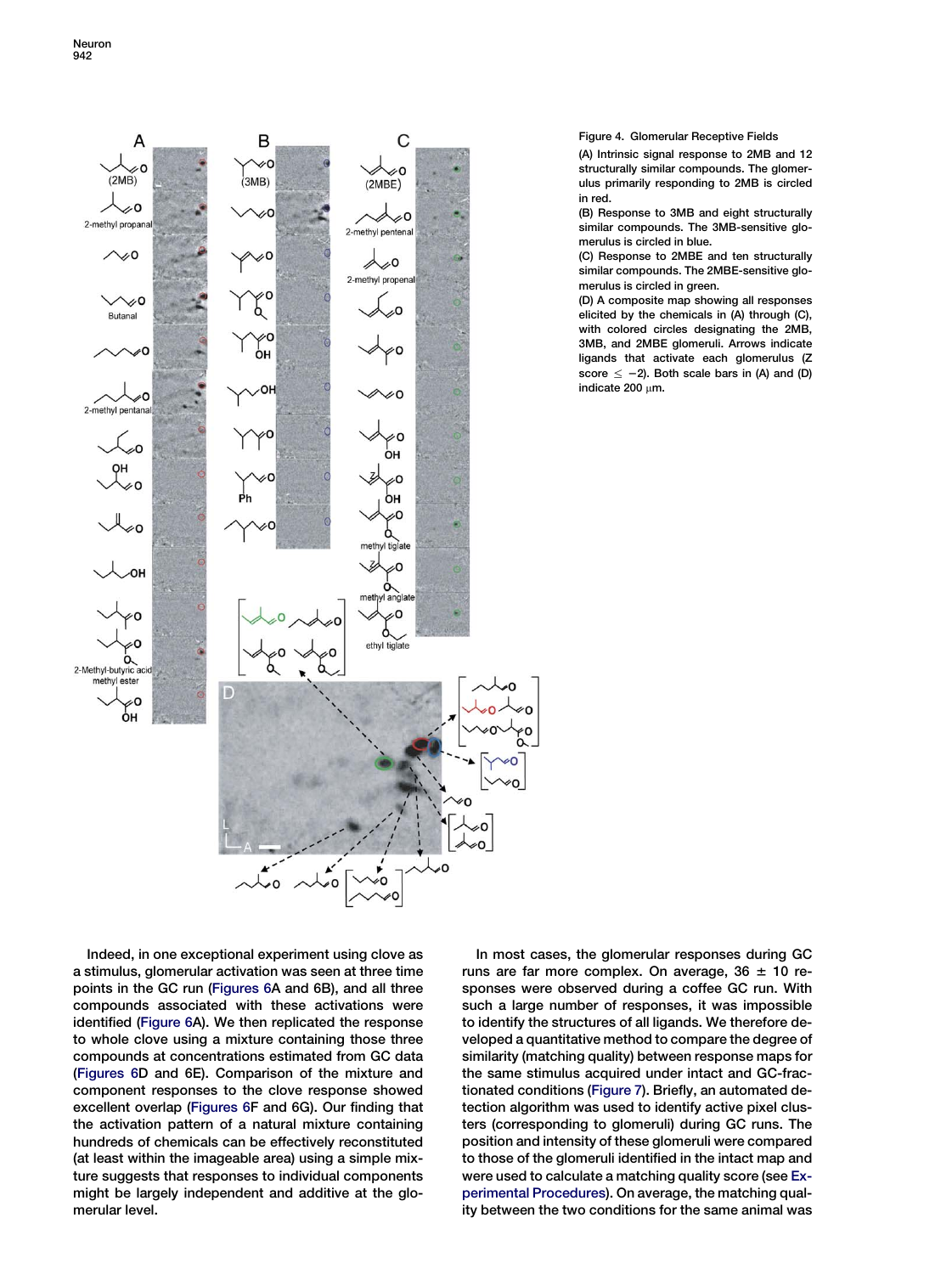<span id="page-6-0"></span>

80.2%  $\pm$  9.9%. In contrast, matching quality was lower than 15% when intact and fractionated maps were from different stimuli ([Figure S6](#page-11-0)). Coffee generated the most complex activation patterns and showed the highest matching quality (83.4%  $\pm$  3.6%). Cumin and clove had matching qualities of 72.2%  $\pm$  12.7% and 83.3%  $\pm$ 10.5%, respectively. Different concentrating methods yielded similar matching qualities (cryotrap: 76.4%  $\pm$ 12.5%, SPME: 83.4%  $\pm$  6.0%; unpaired t test, p = 0.08).

While the matching quality was generally high, there were still some glomeruli that were not observed in response to both complete and fractionated stimuli. Some of these mismatches could be explained by concentration differences between the two odor delivery conditions. However, for the following reasons this is un-



Figure 5. Glomeruli Activated by Shared Components in Different Stimuli

(A) Response to whole clove. Red and blue arrows indicate glomeruli also activated by coffee. Scale bar =  $200 \mu m$ . L, lateral; A, anterior. (B) Response to whole coffee. The glomeruli shared with clove are marked.

(C and D) Responses to GC elution of clove (C) and coffee (D) at two time points. Panels depict the average of frames collected during two windows of time corresponding to activation of the glomeruli marked by arrows in (A) and (B). In each case, the chemical structure specified by the mass spectrum at that time point is shown on the right. Note that the glomerulus marked by the red arrow was activated by the same compound in both stimuli (2MB). The glomerulus marked by the blue arrow was activated by two structurally similar compounds (ethyl tiglate in clove and 2MBE in coffee).

likely to be the main source of variance. First, concentration differences were minimized by injecting exactly the same amount of odor headspace into the GC as was presented by the olfactometer. Second, there was no obvious relationship between activation intensity and the likelihood of a glomerular match, contradictory to what one would expect if concentration differences were the principal source of variation. Among weakly activated glomeruli (Z score  $>$  -3) 23% (92/404) were mismatched, which was comparable to the 19% (48/248) mismatch for strongly activated glomeruli (Z score  $\leq -3$ ).

Most (80%) of the discrepancy between maps was due to the appearance of new strongly activated glomeruli in the GC condition that were not observed for the whole stimulus. Most such glomeruli were consistently

> Figure 6. Replication of the Response to Whole Clove with a Simple Mixture

> (A) Gas chromatogram for clove. The red bars in the lower panel indicate the only three periods during which glomerular responses were observed. Blue arrows indicate the chemical structure specified by the mass spectrum at each time point. Scale bars = 1000 mV / 50 s.

> (B) Intrinsic signal image from each red time point in (A). Scale bar = 200  $\mu$ m. M, medial; A, anterior.

(C) Response to whole clove.

(D) Responses to pure forms of each of the three ligands identified in (A).

(E) Response to a mixture of all three ligands. (F) Pseudocolor maps showing the overlapping activation pattern for each pure component and its corresponding GC peak. Green pixels were activated in (B), red pixels were activated in (D), and yellow pixels denote regions of overlap.

(G) Pseudocolor map showing the overlapping activation pattern for clove and the tertiary mixture; color as in (F).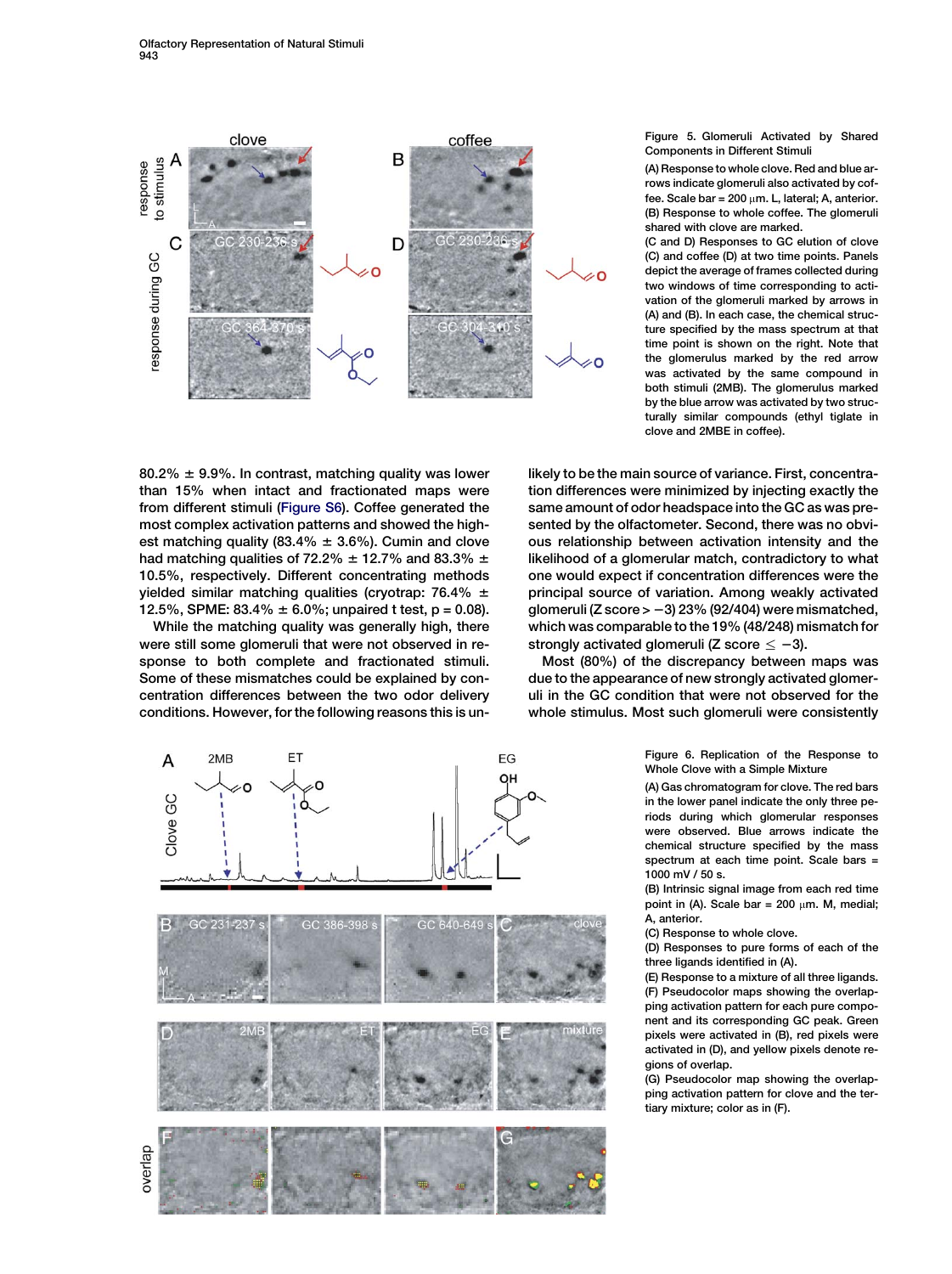<span id="page-7-0"></span>

Figure 7. Cumulative Responses during GC Separation Closely Match Responses to Whole Stimuli

(A) Comparison of the response to whole cumin with the cumulative response to GCseparated cumin. The left panel shows the response to whole cumin; scale bar =  $200 \mu m$ . L, lateral; A, anterior. The middle panels show the cumulative responses to GC-separated cumin using different methods for concentrating volatiles. The right panels show the match quality (see [Experimental Procedures](#page-9-0)) between each GC method and the whole stimulus overlaid on the response to whole cumin. Red dots mark glomeruli activated only during GC runs and green dots indicate glomeruli only activated by whole stimuli; yellow dots mark shared glomeruli. Large dots denote  $Z$  score  $\leq -3$ , and small dots denote  $-3 < Z$  score  $< -2$ . The sizes of yellow dots reflect the Z score for the glomerulus during GC presentation.

(B) Comparison of the response to whole coffee with the cumulative response to GC-separated coffee. Organized as in (A), comparing two different GC separation columns. Scale  $bar = 200 \mu m$ . M, medial; A, anterior.

observed with different concentrating methods or GC columns (Figure 7). Cooking or heating can change the chemical composition and odor quality of a stimulus [\(Koizumi et al., 1987\)](#page-11-0). As the GC injection port and oven temperature needs to reach >200ºC to efficiently release and separate compounds, some heat-sensitive chemicals can be decomposed, dehydrated, or oxidized during the process.

To investigate the possibility that new compounds were generated during GC runs, we first examined the intrinsic signal images using heated (at 200ºC for 5–15 min) cumin or clove. Over ten additional glomeruli were activated with heated stimuli as compared with responses to unheated stimuli [\(Figure S7\)](#page-11-0). Most of these glomeruli were common to both heated cumin and heated clove and appeared to cluster together in an anterior region of the MOB. Comparing GC profiles of heated and unheated clove and cumin, we identified a common group of compounds in the heated forms with low molecular mass, including 2MB, 3MB, and 2MBE, which are also enriched in roasted coffee. We next tested whether the extra glomeruli that appeared during GC runs were the same as those that were unique to heat-treated stimuli. In three experiments, 8 out of 13 strongly activated glomeruli (Z score  $\leq -3$ ) which were observed only during GC runs were matched in response maps of heat-treated stimuli [\(Figures 8B](#page-8-0) and 8C). We then tested whether the matching quality improved using heat-treated whole and fractionated stimuli. In four experiments using heated clove or cumin as our stimuli, the overall matching quality between two approaches showed some improvement, but this difference was not significant (matching quality = 89%  $\pm$ 1.6%; unpaired t test,  $p = 0.10$ ). However, the matching quality was substantially improved for strongly activated glomeruli (94%; 47/50), while the agreement between weakly activated glomeruli (80%; 66/83) was comparable to the matching quality in unheated conditions (77%). These results suggest that some of the discrepancies between whole stimulus responses and the accumulated responses to fractionated stimuli can be explained by the generation of new volatiles during the GC procedure.

## Discussion

Here we report on the representation of natural odor stimuli and their fractionated molecular constituents, as assessed by intrinsic signal imaging in the MOB. While substantial evidence indicates that temporal dynamics of odor responses may contribute to coding of odor identity [\(Laurent, 2002](#page-11-0)), due to the relatively low temporal resolution of intrinsic signal imaging and GC, we focused solely on the principles of spatial representations.

Despite containing over 100 volatile components, natural stimuli are encoded in the MOB by a relatively small and distinct subpopulation of glomeruli, with individual components only activating one or a few visible glomeruli. Moreover, while many mixture components are represented, the glomerular units that make up the spatial pattern appear to be quite selectively tuned. Therefore, we conclude that representations of complex stimuli at their native concentrations are relatively sparse. The response pattern for a natural stimulus closely matches a linear combination of those of its individual components, suggesting that components are processed independently.

We caution that our data can only directly speak to the properties of the visible dorsal surface imaged here. Further work is required to determine whether the coding principles we observed can be generalized to other areas of the bulb. Studies that visualized more extensive odor responses have shown that certain stimulus sets tend to preferentially activate glomeruli in regions that we were unable to image [\(Johnson et al., 2002; Xu](#page-11-0) [et al., 2003; Igarashi and Mori, 2005](#page-11-0)). It is therefore possible that functional differences among other regions of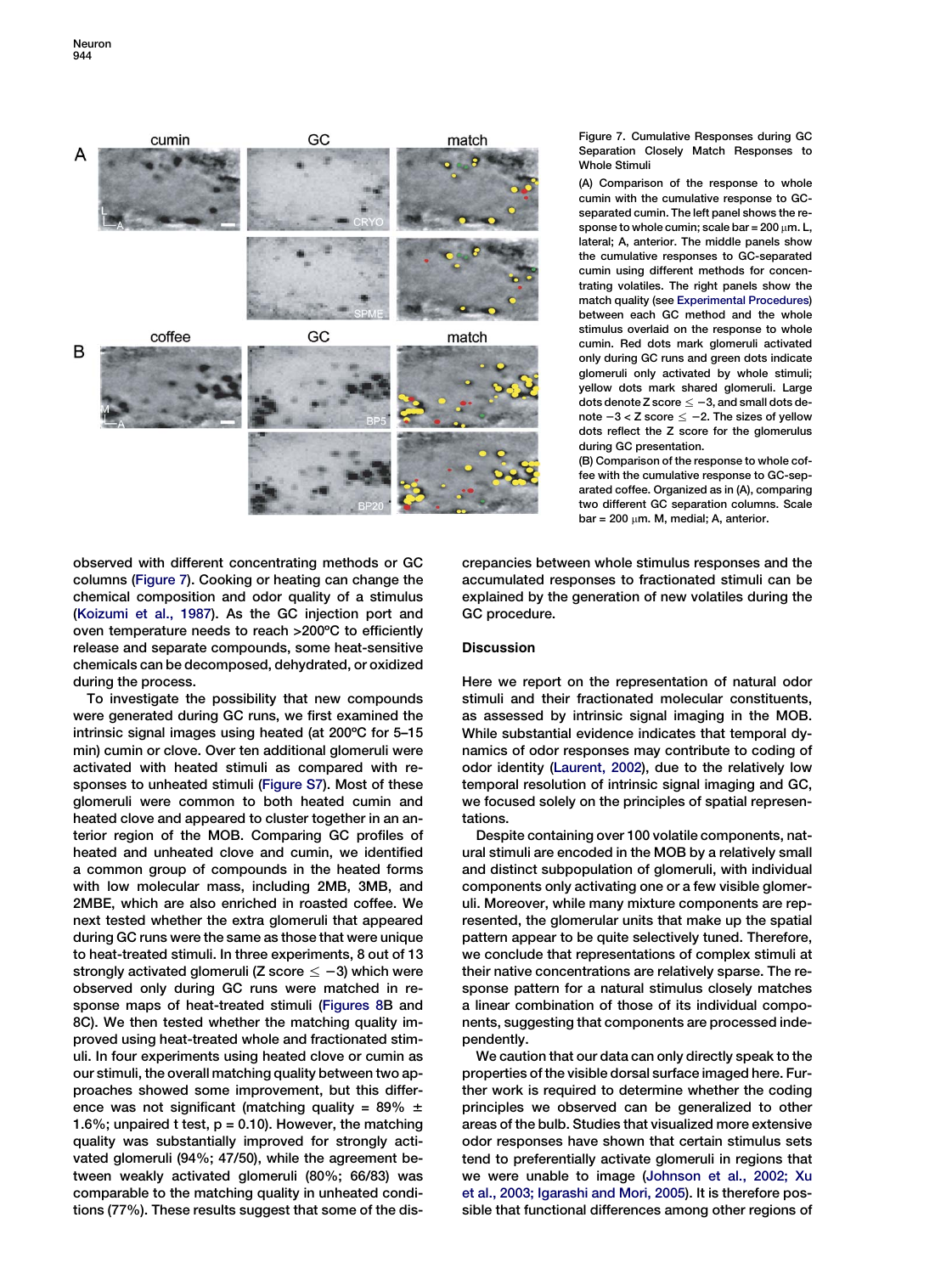<span id="page-8-0"></span>

Figure 8. Many Extra Glomeruli Activated during GC Elution Are Also Activated by Heated Stimuli

(A) Response to unheated cumin. Scale bar =  $200 \mu m$ .

(B) Cumulative response to GC-separated cumin.

(C) Response map to heated cumin. Arrows indicate four glomeruli activated during GC elution of cumin but not presentation of whole cumin. These glomeruli are activated during presentation of whole cumin that has been heat treated.

the bulb, including differences in receptive field size, may lead to deviation from our findings.

# Sparse Natural Odorant Representation

Previous imaging studies using relatively high concentrations of monomolecular odorants found that many compounds generated widespread responses from dorsal glomeruli in the MOB [\(Meister and Bonhoeffer, 2001;](#page-11-0) [Takahashi et al., 2004a](#page-11-0)). In contrast, despite their complexity many natural stimuli failed to elicit any responses on the visible dorsal surface area of the MOB, and others activated a relatively small but distinctive subset of glomeruli (<20%). Although intrinsic signal imaging may fail to detect some weak activity, systematic mitral cell recordings using mouse urine and other natural stimuli revealed that only 3%–10% of recorded cells were responsive for each natural stimulus by measure of firing rate [\(Lin et al., 2005](#page-11-0)). Thus, complex odorants at their natural concentrations are sparsely encoded by a relatively small number of active neurons. Similar sparse coding strategies are evidenced in many other sensory systems, and they have been proposed to decrease the ambiguity of natural sensory inputs and increase energy efficiency [\(Olshausen and Field, 2004\)](#page-11-0).

There are two possible mechanisms that may underlie this apparently sparse code. One possibility is that few components in a natural stimulus are above threshold for detection and the pattern of glomeruli reflects responses to only those few components, each involving multiple glomeruli. The alternative possibility is that many chemicals contribute to the response map, with each activating a smaller number of glomeruli. Numerous GC-O studies with human subjects are consistent

with the latter hypothesis, as over 20 distinct aromas can often be detected in a fractionated natural stimulus [\(Leland et al., 2001](#page-11-0)). Moreover, in our previous study we identified more than 30 GC peaks in mouse urine that can activate mitral cells [\(Lin et al., 2005\)](#page-11-0). Indeed, when individual components were delivered to the animal sequentially, we observed glomerular responses at many time points, and only one or very few glomeruli (median  $= 1$ , mean  $= 1.2$ ) were activated during each response. Response intensity was uncorrelated with peak size. Some peaks that are readily detectable by human observers elicited no glomerular responses, presumably due to the limited area accessible for imaging.

These sparse odor representations were observed with odors presented at their native concentrations. However, in other imaging studies, glomerular activation varied dramatically with concentration ([Meister and](#page-11-0) [Bonhoeffer, 2001; Fried et al., 2002\)](#page-11-0). At high concentrations, odorants tend to elicit widespread activations, and the response patterns of structurally similar compounds overlap heavily ([Meister and Bonhoeffer, 2001](#page-11-0)). Indeed, when we raised concentrations of 2MB, 3MB, or 2MBE from  $10^{-8}$  to  $10^{-6}$  (v/v), some initially inactivated glomeruli were recruited, and the response intensity of the most sensitive glomeruli increased ([Figures](#page-11-0) [S5A](#page-11-0)–S5C). It is unclear how odor quality can be maintained as representations expand with increasing concentration; potential solutions have been proposed involving temporal dynamics across an ensemble of neurons [\(Hopfield, 1995; Stopfer et al., 2003](#page-11-0)) or presynaptic gain control mechanisms ([McGann et al., 2005](#page-11-0)). Nonetheless, because we used stimuli at their native concentration, the sparse odor representations observed in this study are likely reflective of the naturalistic coding of complex odorants.

## Highly Specific Glomerular Response

When mitral cells were sequentially presented with individual components in mouse urine, they often responded to only one component out of hundreds [\(Lin](#page-11-0) [et al., 2005](#page-11-0)). We have obtained similar results using the same approach with a broader panel of natural stimuli (D.Y.L. and L.C.K., unpublished data). When cells responded to multiple stimuli, it was typically due to the same component present in all of the stimuli. In the present study, we further examined the specificity of glomerular responses using intrinsic signal imaging. Seventytwo percent of glomeruli responded to only one peak during the whole GC run. This is comparable to the proportion of mitral cells activated at a single time point during GC delivery of urine (75%) ([Lin et al., 2005](#page-11-0)).

This apparent specificity was not due to a lack of structurally similar compounds. In some cases, other stimulus components structurally related to the effective ligands were identified by GC-MS. The specificity also did not result from inadequate concentration during GC runs because the cumulative response matched well with the response to intact stimuli. When several glomerular responses were tested with a panel of 29 closely structurally related chemicals at their natural concentration, their sensitivity was found to be quite restricted. We therefore speculate that individual glomeruli have very limited receptive ranges under natural conditions. This is consistent with our observation that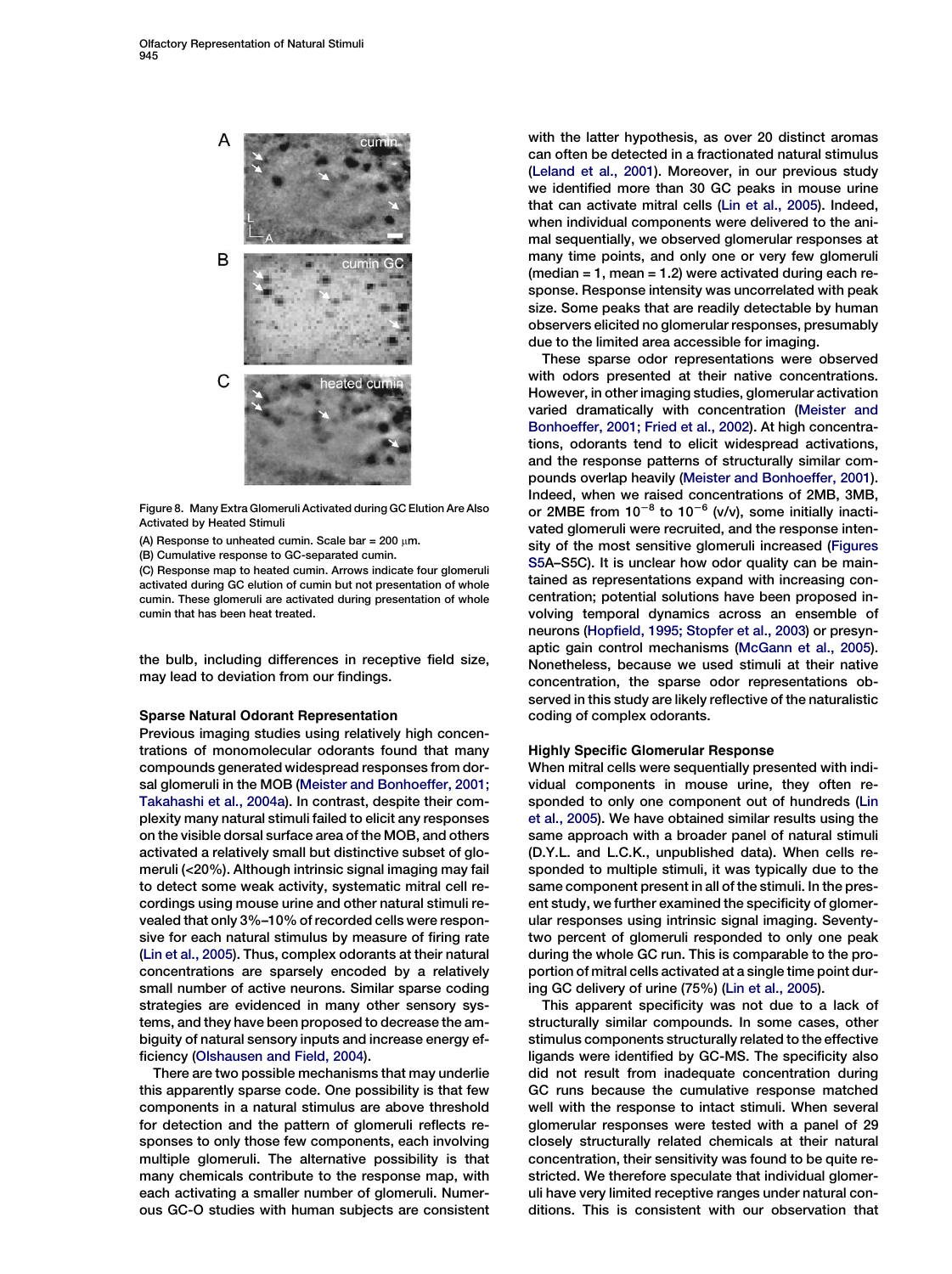<span id="page-9-0"></span>when two distinct stimuli activate the same glomerulus, it is often due to the shared presences of the same component or two structurally similar components [\(Figures](#page-6-0) [5A](#page-6-0)–5D).

Superficially, this may seem to drastically limit the extent of chemical odor space that can be represented by the MOB. However, in a survey of information from a flavor database (Flavor-Base 2004, Leffingwell and Associates, Canton, GA), only 2825 chemicals are found in over 200 natural products from 3904 previous reports. If the mammalian olfactory system is designed to represent on the order of 5000 chemicals, then even highly selective glomeruli or mitral cells may sufficiently encode most of the relevant chemical space.

## Largely Independent Representation of Individual Components

The GC-I technique has some limitations that may restrict our ability to observe minor interactions between components. Given the small size of the intrinsic signals relative to baseline fluctuations (0.1%), measurements of response intensity in this study could only be semiquantitative. Interactions among mixture components resulting in only subtle changes in magnitude may therefore be missed. Nevertheless, to the resolution of our technique and within the imaged region, the response to a natural stimulus closely matches the sum of the responses to its isolated components. We thus conclude that components of natural stimuli are largely processed independently, with limited interactions among their representative glomeruli.

In one experiment, we recapitulated the dorsal glomerular response patterns to clove with a mixture of three chemicals. If one could identify the set of components required to generate the clove response throughout the bulb, our data predict that this sparse mixture would be perceptually indistinguishable from the intact natural stimulus. Such an experiment would confirm that intrinsic imaging can capture all salient aspects of these odor representations. Alternatively, psychophysical data from humans regarding dominant odors in natural mixtures suggest that a synthetic blend of less than 5% of the volatiles in a food may be equivalent [\(Grosch,](#page-11-0) [2001\)](#page-11-0).

Occasionally, we found activated glomeruli during GC runs that were not observed in response to the heattreated form of the corresponding natural stimulus. However, the position and identity of these mismatched glomeruli usually varied between animals. These inconsistencies inhibited further investigation of the potential interactions involving the respective components.

Our current knowledge of low-level olfactory processing (including the ORs and the MOB) suggests three potential locations where interactions between mixture components can occur: (1) agonistic and antagonistic effects between ligands at the receptor level [\(Araneda](#page-11-0) [et al., 2000; Oka et al., 2004\)](#page-11-0); (2) interglomerular inhibitory interactions mediated by short axon cell contacts onto GABAergic periglomerular neurons ([Aungst et al.,](#page-11-0) [2003\)](#page-11-0); and (3) the inhibitory network formed by reciprocal synapses between the lateral dendrites of mitral cells and the dendrites of granule cells in the MOB ([Rall et al.,](#page-11-0) [1966\)](#page-11-0). Peripheral masking may be uncommon in light of the scarcity of demonstrable antagonists to one specific

receptor ([Oka et al., 2004\)](#page-11-0). Pharmacological perturbations of inhibitory networks in the glomerular layer or the granule cell layer induce changes in glomerular and mitral cell activities, suggesting that interglomerular interactions indeed shape odor representations [\(Yokoi](#page-12-0) [et al., 1995; Vucinic et al., 2005](#page-12-0); cf. [McGann et al.,](#page-11-0) [2005\)](#page-11-0). Center-surround structure has been observed within inhibitory networks in the MOB, but this inhibitory effect is concentration-dependent and is only observed with high concentrations of odorants ([Wilson and Leon,](#page-12-0) [1987; Luo and Katz, 2001](#page-12-0)). It is unclear whether the inhibition that a glomerulus or mitral cell exerts on neighboring glomeruli is sufficient to suppress the excitatory response to another ligand under natural conditions. Alternatively, inhibitory networks may act as a spatial high pass filter [\(Urban, 2002\)](#page-11-0) or gain control mechanism [\(McGann et al., 2005](#page-11-0)), eliminating nonspecific weak activation at elevated odor concentrations.

Intrinsic signals are likely to reflect activity in both OR terminals and mitral cell bodies ([Wachowiak and Cohen,](#page-12-0) [2003\)](#page-12-0), thus complicating estimation of the contribution of inhibitory networks to the structure of response maps. Although we cannot rule out mutual interactions among mitral cells, our unit recordings from mitral cells show no evidence that responses to a component differ when presented in mixture. Urine-responsive mitral cells showed responses to one or a few peaks eluted from the GC that were always very similar to their response to urine. MTMT, a male specific urine component, evoked identical mitral cell responses when it was presented alone or in the urine background [\(Lin et al., 2005](#page-11-0)). Therefore, the available evidence from our imaging and electrophysiology studies suggests that the reshaping of neural activity by interactions among individual components is limited and unlikely to dramatically affect the representation of the complete natural stimulus.

Human psychophysical studies demonstrate that mixed odorants can induce a percept that is distinct from a simple superposition of the component scents [\(Jinks and Laing, 2001](#page-11-0)). Thus, while at the level of the MOB individual odorants may be encoded independently, synthetic processing must occur in higher brain areas through mechanisms that remain to be elucidated.

## Experimental Procedures

#### Animal Preparation

GC-I experiments were performed on 32 female Balb/C mice (8–16 weeks old). Mice were initially anesthetized with a mixture of ketamine (200 mg/kg, i.p.) and xylazine (10 mg/kg, i.p.), and allowed to breathe freely; anesthesia was maintained with isofluorane (1%– 3%). Once anesthetized, animals were placed in a stereotaxic apparatus and the bone overlying the dorsal surface of one olfactory bulb was thinned for imaging as described previously [\(Rubin and Katz,](#page-11-0) [1999\)](#page-11-0). All mice used in this study were maintained in strict accordance with National Institutes of Health and institutional animal care guidelines.

## Intrinsic Signal Imaging

Intrinsic signals were recorded using a commercially available imaging system (Imager 2001, Optical Imaging Inc., Mountainside, NJ). Before each experiment, the surface blood vessel pattern was acquired under green light illumination (546 nm). Light reflectance from the surface of the OB (630 nm wavelength light illumination) was captured using a CCD camera (XC-ST70, Sony, New York City, NY), digitized, and acquired to a computer hard disk using a frame grabber board (Matrox Genesis, Droval, Quebec, Canada).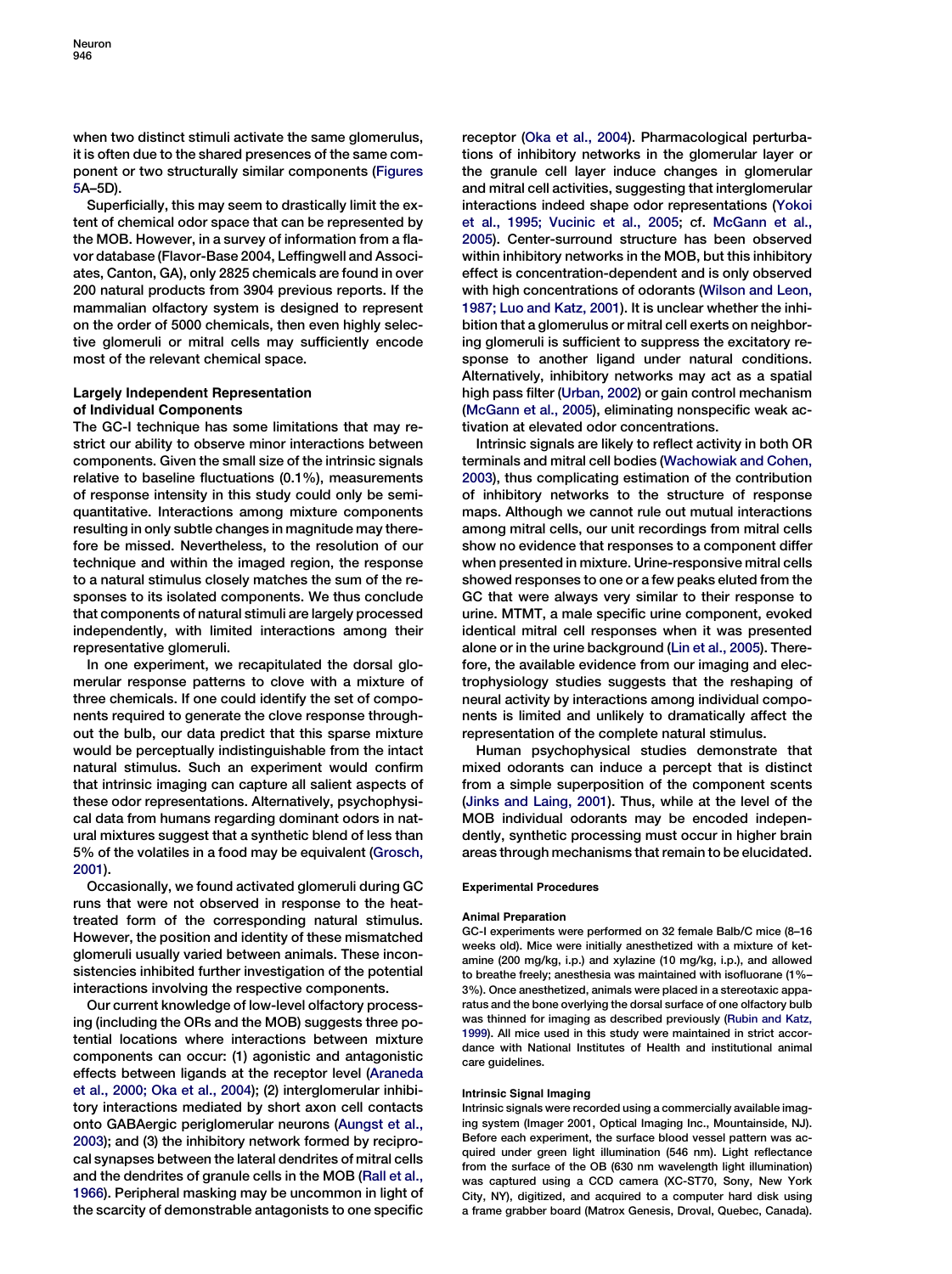We imaged a 2.1  $\times$  1.65 mm region with a spatial resolution of 372  $\times$ 240 pixels (after  $2 \times 2$  binning), which contains about 10% of the 1800 glomeruli in one bulb [\(Royet et al., 1988\)](#page-11-0). For each imaging trial using the whole odor stimulus, data were collected for 60 s with a frame duration of 1 s. Odorant stimulation was applied from the beginning of the fourth to the end of the ninth frame (6 s). Stimuli were tested at least three times. For recording trials using GC delivery, images were collected continuously at a rate of 1 frame/s during GC runs. Due to the limitations of our imaging system, in order to maintain a stable image, the data collection was suspended for 10 s once every 70 s to acquire a new reference image. The timing of these references images relative to GC elution was shifted in consecutive trials to allow offline reconstruction of a continuous image set. Each reconstructed GC image set included at least three individual trials.

## Odor Stimuli

Mouse urine was collected as described ([Lin et al., 2005\)](#page-11-0). Bobcat and red fox urine were a kind gift from Dr. Bill Graham and Dr. Dan Warczok (Leg Up Enterprises, Lovell, ME); urine was freshly collected, shipped on dry ice and stored at  $-80^{\circ}$ C until use. All other stimuli were purchased from local stores. Three grams of each dry solid stimulus was placed in 40 ml vials. For liquid stimuli, such as fox and bobcat urines, 2 ml of each were used. For mouse urine, 300 ul each of Balb/C  $\delta$ , Balb/C  $\frac{6}{7}$ , C57BL/6  $\delta$ , and C57BL/6  $\frac{6}{7}$ were pooled into each vial. A 64 channel olfactometer was used to deliver volatiles from those vials to the nose at a rate of 4 ml/s for 6 s.

Volatile compounds from each natural stimulus (clove, coffee, and cumin) were separated with GC (Model 6890, Agilent, Palo Alto, CA). This technique, though powerful, has some technical limitations including inherent biases in volatile concentration methods and modification of some compounds by the GC process. We have tried to address both issues with our approach (see text) [\(van Ruth, 2001\)](#page-11-0). Two independent concentrating methods are used. For the SPME method, an SPME fiber (2 cm to 50/30 µm DVD/Carboxen/PDMS StableFlex, Supelco, Central Hall, PA) was inserted into the headspace of an olfactometer vial for 30–60 s. The fiber was then retracted from the vial and inserted into the GC injection port, immediately desorbing the extracted volatiles at 260ºC for 3 min. Either a nonpolar BP-5 or a polar BP-20 column (both 30 m  $\times$  0.53 mm i. d.; film thickness = 1  $\mu$ m; SGE) was used to achieve chemical separation. Dynamic on-column cryotrapping locally cools a short piece of column immediately adjacent to the GC injection port, condensing any gas phase volatiles. For this method, the guard column (BP-5, 0.53 mm i. d.; film thickness = 1  $\mu$ m) was first cooled to -70°C using an on-column 4 inch cryotrap system (SIS. Inc, Ringoes, NJ) with liquid CO<sub>2</sub>. Then, the headspace of an olfactometer vial was slowly purged into the injection port at a rate of 6 ml/min for 2–3 min and condensed in the guard column. One minute after the completion of the injection, the guard column was heated to 250ºC at a rate of 400ºC/min to release all condensed compounds into the BP-5 column. The carrier gas was helium (flow 6 ml/min).

Cumin and clove volatiles were separated in an oven maintained at 60ºC for 2 min, then heated at a rate of 15ºC/min to 260ºC and maintained for 1 min. Because coffee contains mainly low molecular mass compounds, a lower initial GC temperature was used to achieve better separation. The column was held at 40ºC for 1 min and raised to 120ºC at a rate of 10ºC/min, then further ramped to 200ºC at 20ºC/min. In all GC conditions, half of the effluent from the column was routed to either an FID (Agilent, Palo Alto, CA) or MSD (Model 5973, Agilent, Palo Alto, CA); the other half was delivered to the nose via a heated transfer line (Microanalytics, Round Rock, TX). The FID and MSD operation conditions were identical to those in our previous study ([Lin et al., 2005](#page-11-0)).

#### Calculation of Response Maps for Whole Stimuli

All raw imaging data were initially visualized using Winmix 1.9 (Optical Imaging, Inc., Mountainside, NJ). Using custom MatLab (Math-Works, Natick, MA) software, each frame was read into a two-dimensional matrix containing the position and intensity value for each pixel. To obtain responses for whole odor stimuli, adjacent pixels in individual frames were binned to a final resolution of  $186 \times 120$ . Signals recorded during odor stimulation  $(t = 4-9 s)$  were then averaged across trials, and a baseline image (t = 3 s) was subtracted. In

some cases, signals obtained after odor offset (t = 25–29 s) were also included in the generation of the final image to visualize the activities of slow responding glomeruli ([Figure S1](#page-11-0)A). Frames were low-pass filtered by convolution with a 2D Gaussian kernel (30 pixels half width), and the result was subtracted from the raw image to eliminate diffuse activation ([Meister and Bonhoeffer, 2001](#page-11-0)). To quantify the signal intensity, a Z score was calculated for each pixel as follows:  $Z =$  (pixel intensity - mean intensity for all pixels in the frame)/(adjusted standard deviation). Adjusted standard deviation (SD) was the SD value obtained from all pixels in the frame excluding those >2 SD from the mean. We observed that those pixels frequently corresponded to activated glomeruli, intact bone, and major blood vessels; thus, including them would result in overestimation of the noise level. Glomeruli with Z scores  $\leq -3$  at their center were regarded as strongly activated and those with  $Z$  scores between  $-3$ and  $-2$  were regarded as weakly activated.

Using individual odor responses, a composite map ([Figure 1N](#page-2-0)) was calculated as follows. Each pixel from a single odor map was compared with the corresponding pixel in other single odor maps for Z score value. The value of lowest Z score (highest activity) was assigned to each pixel in the composite map.

To quantify the time course of a glomerular response, all pixels in a response map were clustered using a MatLab program with each cluster representing an activated glomerulus. A baseline prestimulus frame was subtracted from each frame between 4 and 60 s to produce a series of images showing signal changes from the background. The response of each glomerulus in time was calculated by plotting the mean value of all pixels in the cluster for each frame in the series.

#### Identification of Glomerular Responses during GC Runs

Frames recorded during GC runs were binned at  $40 \times 62$  to ease computational load while retaining adequate spatial resolution to distinguish a glomerulus (usually an oval with a diameter 3–6 pixels at this resolution). In this continuous acquisition mode, frame(n)' =  $frame(n) - frame(n - 10)$ . Sets of processed images obtained under the same GC condition were averaged using GC signal peaks for alignment. Custom programs written in MatLab were then used to identify activated glomeruli in those reconstructed images by comparing the value of each pixel and its surroundings. In detail, a pixel was regarded as activated if it met three criteria. First, its intensity was 2 SD lower than that of the surrounding area, with surrounding area defined as a ring three pixels wide with an inner radius of four pixels. Second, the same pixel met the first criterion in five continuous frames. Third, at least one adjacent pixel also met the first two criteria. Once all activated pixels were defined in every frame, they were clustered together according to their location in space and time. Each spatiotemporal cluster was identified as an activated glomerulus. Visual inspection was also used to verify the expected glomerular shape and prevent false positives (e.g., pixels at the edge or in bony areas). For each glomerulus detected during the GC run, we then obtained a single representative frame by averaging all frames containing the activated glomerulus (or the first ten frames if the activation lasted longer than 10 s). The Z score of each activation was calculated as follows: Z score = (intensity of the activated pixel averaged intensity of the whole imaging area)/adjusted SD. Glomeruli with  $Z$  scores below  $-3$  were considered to be strongly activated.

#### Comparing Whole Stimulus and Cumulative GC Responses

In order to compare responses during GC runs with the response to an intact stimulus, a cumulative response was constructed from all processed frames in a GC run. In detail, for each pixel, intensity was plotted as a function of time over the whole GC run. After smoothing this function with a 6 s boxcar window, its minimal value was applied to that pixel in the cumulative response.

To quantify the agreement between glomerular activation patterns during GC runs and patterns elicited by the intact stimulus, each glomerulus determined to be active during GC runs was compared with the corresponding region of the whole stimulus response. If the center of a glomerulus activated during a GC run was aligned with an activated area (Z score  $\leq -2$ ) in the whole stimulus response, the glomerulus was deemed to be matched. If a glomerulus was activated multiple times during a GC run, only the activation with the lowest Z score (strongest activation) was considered when calculating the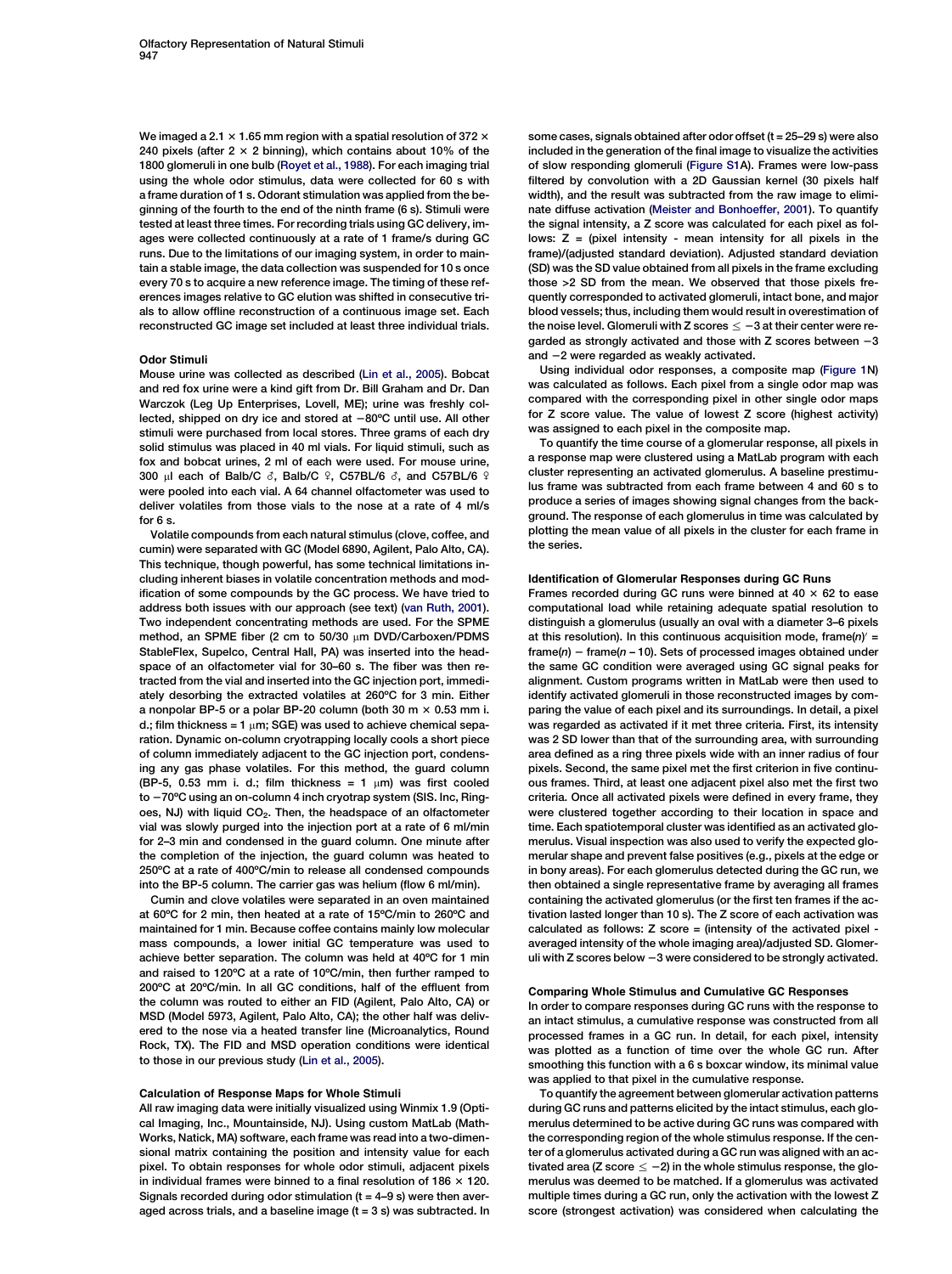<span id="page-11-0"></span>matching quality. A glomerulus that was either present only during the GC run or present only in the whole stimulus response was considered unmatched. Matching quality =  $\Sigma$  [(matchglom,) (w,)]/ $\Sigma$  (allglom,) (w,). Allglom denotes all glomeruli in either or both responses, while matchglom corresponds to only glomeruli in both stimuli. A glomerulus with Z score  $\leq -3$  was assigned a glomerular weight (w) of 2. Otherwise, the glomerular weight was 1.

#### Supplemental Data

The Supplemental Data for this article can be found online at [http://](http://www.neuron.org/cgi/content/full/50/6/937/DC1/) [www.neuron.org/cgi/content/full/50/6/937/DC1/](http://www.neuron.org/cgi/content/full/50/6/937/DC1/).

#### Acknowledgments

We are grateful to David Fitzpatrick, Ian Davison, and Richard Mooney for helpful discussions and comments regarding earlier versions of the manuscript. This work was supported by the NIH DC005671 to L.C.K., and a predoctoral fellowship to D.Y.L. from the Ruth K. Broad Biomedical Research Foundation. L.C.K. was also an Investigator in the Howard Hughes Medical Institute. We dedicate this paper to the fond memory of our mentor and friend Dr. Lawrence C. Katz.

Received: January 26, 2006 Revised: March 9, 2006 Accepted: March 16, 2006 Published: June 14, 2006

#### References

Araneda, R.C., Kini, A.D., and Firestein, S. (2000). The molecular receptive range of an odorant receptor. Nat. Neurosci. 3, 1248–1255.

Aungst, J.L., Heyward, P.M., Puche, A.C., Karnup, S.V., Hayar, A., Szabo, G., and Shipley, M.T. (2003). Centre-surround inhibition among olfactory bulb glomeruli. Nature 426, 623–629.

Belluscio, L., and Katz, L.C. (2001). Symmetry, stereotypy, and topography of odorant representations in mouse olfactory bulbs. J. Neurosci. 21, 2113–2122.

Bozza, T., Feinstein, P., Zheng, C., and Mombaerts, P. (2002). Odorant receptor expression defines functional units in the mouse olfactory system. J. Neurosci. 22, 3033–3043.

Bozza, T., McGann, J.P., Mombaerts, P., and Wachowiak, M. (2004). In vivo imaging of neuronal activity by targeted expression of a genetically encoded probe in the mouse. Neuron 42, 9–21.

Buck, L., and Axel, R. (1991). A novel multigene family may encode odorant receptors: a molecular basis for odor recognition. Cell 65, 175–187.

Fried, H.U., Fuss, S.H., and Korsching, S.I. (2002). Selective imaging of presynaptic activity in the mouse olfactory bulb shows concentration and structure dependence of odor responses in identified glomeruli. Proc. Natl. Acad. Sci. USA 99, 3222–3227.

Grosch, W. (2001). Evaluation of the key odorants of foods by dilution experiments, aroma models and omission. Chem. Senses 26, 533–545.

Guthrie, K.M., Anderson, A.J., Leon, M., and Gall, C. (1993). Odor-induced increases in c-fos mRNA expression reveal an anatomical "unit" for odor processing in olfactory bulb. Proc. Natl. Acad. Sci. USA 90, 3329–3333.

Hopfield, J.J. (1995). Pattern recognition computation using action potential timing for stimulus representation. Nature 376, 33–36.

Igarashi, K.M., and Mori, K. (2005). Spatial representation of hydrocarbon odorants in the ventrolateral zones of the rat olfactory bulb. J. Neurophysiol. 93, 1007–1019.

Jinks, A., and Laing, D.G. (2001). The analysis of odor mixtures by humans: evidence for a configurational process. Physiol. Behav. 72, 51–63.

Johnson, B.A., Ho, S.L., Xu, Z., Yihan, J.S., Yip, S., Hingco, E.E., and Leon, M. (2002). Functional mapping of the rat olfactory bulb using diverse odorants reveals modular responses to functional groups and hydrocarbon structural features. J. Comp. Neurol. 449, 180–194.

Koizumi, Y., Nagashima, T., Yamada, M., and Yanagida, F. (1987). Curry. V. Changes of aroma components during processing of commercial cooked curry. Nippon Shokuhin Kogyo Gakkaishi 34, 244– 248.

Laurent, G. (2002). Olfactory network dynamics and the coding of multidimensional signals. Nat. Rev. Neurosci. 3, 884–895.

Leland, J.V., Schieberle, P., Buettner, A., and Acree, T.A. (2001). Gas Chromatography-Olfactometry: The State of the Art (Washington, DC: Oxford University Press).

Lin, D.Y., Zhang, S.Z., Block, E., and Katz, L.C. (2005). Encoding social signals in the mouse main olfactory bulb. Nature 434, 470–477.

Luo, M., and Katz, L.C. (2001). Response correlation maps of neurons in the mammalian olfactory bulb. Neuron 32, 1165–1179.

McGann, J.P., Pirez, N., Gainey, M.A., Muratore, C., Elias, A.S., and Wachowiak, M. (2005). Odorant representations are modulated by intra- but not interglomerular presynaptic inhibition of olfactory sensory neurons. Neuron 48, 1039–1053.

Meister, M., and Bonhoeffer, T. (2001). Tuning and topography in an odor map on the rat olfactory bulb. J. Neurosci. 21, 1351–1360.

Mombaerts, P., Wang, F., Dulac, C., Chao, S.K., Nemes, A., Mendelsohn, M., Edmondson, J., and Axel, R. (1996). Visualizing an olfactory sensory map. Cell 87, 675–686.

Oka, Y., Omura, M., Kataoka, H., and Touhara, K. (2004). Olfactory receptor antagonism between odorants. EMBO J. 23, 120–126.

Olshausen, B.A., and Field, D.J. (2004). Sparse coding of sensory inputs. Curr. Opin. Neurobiol. 14, 481–487.

Rall, W., Shepherd, G.M., Reese, T.S., and Brightman, M.W. (1966). Dendrodendritic synaptic pathway for inhibition in the olfactory bulb. Exp. Neurol. 14, 44–56.

Roberts, D.D., Pollien, P., and Milo, C. (2000). Solid-phase microextraction method development for headspace analysis of volatile flavor compounds. J. Agric. Food Chem. 48, 2430–2437.

Royet, J.P., Souchier, C., Jourdan, F., and Ploye, H. (1988). Morphometric study of the glomerular population in the mouse olfactory bulb: numerical density and size distribution along the rostrocaudal axis. J. Comp. Neurol. 270, 559–568.

Rubin, B.D., and Katz, L.C. (1999). Optical imaging of odorant representations in the mammalian olfactory bulb. Neuron 23, 499–511.

Schaefer, M.L., Young, D.A., and Restrepo, D. (2001). Olfactory fingerprints for major histocompatibility complex-determined body odors. J. Neurosci. 21, 2481–2487.

Spors, H., and Grinvald, A. (2002). Spatio-temporal dynamics of odor representations in the mammalian olfactory bulb. Neuron 34, 301– 315.

Stopfer, M., Jayaraman, V., and Laurent, G. (2003). Intensity versus identity coding in an olfactory system. Neuron 39, 991–1004.

Tabor, R., Yaksi, E., Weislogel, J.M., and Friedrich, R.W. (2004). Processing of odor mixtures in the zebrafish olfactory bulb. J. Neurosci. 24, 6611–6620.

Takahashi, Y.K., Kurosaki, M., Hirono, S., and Mori, K. (2004a). Topographic representation of odorant molecular features in the rat olfactory bulb. J. Neurophysiol. 92, 2413–2427.

Takahashi, Y.K., Nagayama, S., and Mori, K. (2004b). Detection and masking of spoiled food smells by odor maps in the olfactory bulb. J. Neurosci. 24, 8690–8694.

Tassan, C.G., and Russell, G.F. (1975). Chemical and sensory studies on cumin. J. Food Sci. 40, 1185–1188.

Uchida, N., Takahashi, Y.K., Tanifuji, M., and Mori, K. (2000). Odor maps in the mammalian olfactory bulb: domain organization and odorant structural features. Nat. Neurosci. 3, 1035–1043.

Urban, N.N. (2002). Lateral inhibition in the olfactory bulb and in olfaction. Physiol. Behav. 77, 607–612.

van Ruth, S.M. (2001). Methods for gas chromatography-olfactometry: a review. Biomol. Eng. 17, 121–128.

Vucinic, D., Cohen, L.B., and Kosmidis, E.K. (2005). Interglomerular center-surround inhibition shapes odorant-evoked input to the mouse olfactory bulb in vivo. J. Neurophysiol. 95, 1881–1887.